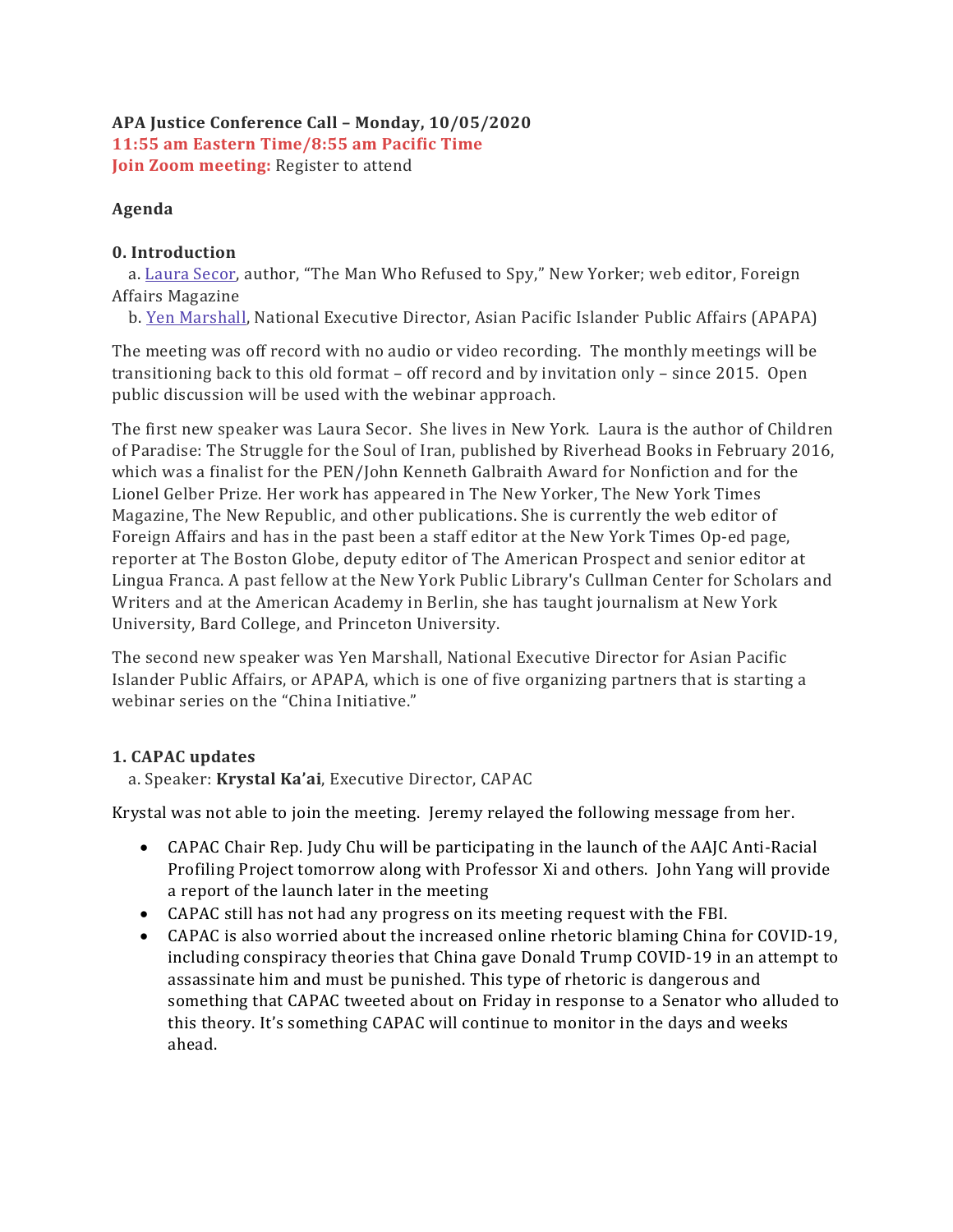#### 2. "The Man Who Refused to Spy"'

- a. Speaker: Laura Secor, author, editor, confirmed
	- 2020/09/14 New Yorker: The Man Who Refused to Spy
	- APA Justice: Sirous Asgari

Laura's article "The Man Who Refused to Spy" is about Iranian scientist Sirous Asgari. It is a compelling story about how the FBI tried to recruit Professor Asgari as an informant and the payback received when he refused. It also resonates with the Chinese American and Asian American community.

The following is an abbreviated version of Laura's report. Please read or listen to her story at The Man Who Refused to Spy.

Asgari and his wife boarded a flight to New York to visit his children on June 21, 2017. But when the Asgari stepped off the jet bridge at J.F.K. two officials accosted them, starting his nightmare for the next three years. He was served a twelve-page indictment, charging him with theft of trade secrets, visa fraud, and eleven counts of wire fraud. He was locked up in a maximum-security jail in isolation in Ohio for 72 days.

During previous visits to the U.S., Asgari was recruited by the FBI to be an informant, which he refused. The FBI obtained a search warrant for a wiretap of Asgari's email as far back as 2011 by claiming probable cause that he was violating U.S. sanctions against Iran. But the way the agency conducted its investigation suggested a fishing expedition—and an attempt to push Asgari into becoming an informant.

During the proffer process, Asgari did not accept any of the charges against him. The information sought in the proffer was unrelated to his case: the agents wanted him to share general intelligence about Iran. "This was a counterintelligence case masquerading as a tradesecrets case," Asgari's public defender said.

When Asgari was released on bond, he was arrested again—this time by Immigration and Customs Enforcement (ICE). "Unwitting silent parole" allows the FBI to issue foreign nationals a document that looks to them like a visa but in fact grants them permission to enter the country only for the Bureau's purposes. It was most likely that Asgari did not have a real visa to enter the U.S.

Before the proceedings began for his criminal case, Asgari and his attorneys obtained copies of the 2013 and 2015 search warrants. They saw the FBI had secured the wiretap warrants based on little more than Asgari's nationality.

To support the trade-secrets charge, prosecutors presented e-mails that Asgari had sent or received. But the data in the e-mails were either erroneous, banal, or in the public domain.

Such was the heart of the prosecution: a recipe Asgari never asked for and never used, a faulty data set, and a student's amateurish grant proposal that went nowhere. The visa and wirefraud counts were similarly flimsy. The defense filed a motion to dismiss all charges. The presiding judge granted it.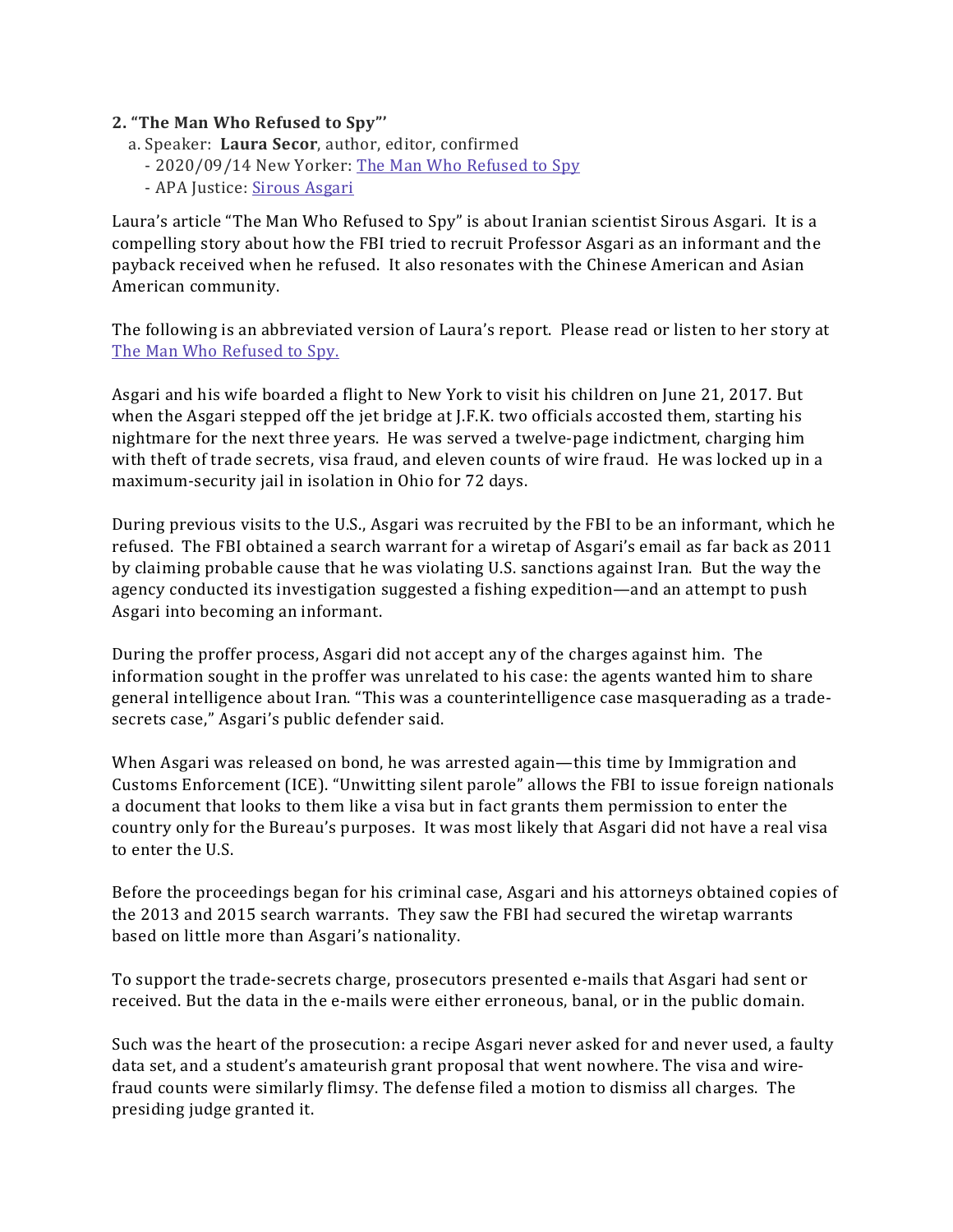The prosecution, evidently sensing that the case was not going its way, had quietly informed ICE that it no longer wished to defer Asgari's deportation: the agency could come collect its prisoner.

The turn of events was stunning. Asgari had just been acquitted in a fair trial before a federal judge, but would end the day in prison. The time was November 2019. By all appearances, the government was acting out of vindictiveness.

Asgari was placed under ICE custody for seven months. There would be no public documents, no legal hearings. His federal defenders could not help him. Asgari was infected by COVID-19 but recovered. One of his guards died.

Asgari returned to Iran in early June 2020. He had meant to return to Iran the way he had left it—as a cosmopolitan scientist, beholden to nothing more absolute than reason or more fundamental than the atom. "I do not like to be swapped," Asgari had told Laura when the idea first arose. "I wanted to win this case in an American court, before an American judge and jury. Because I knew I hadn't done anything wrong."

### 3. Launch of Anti-Racial Profiling Project

- a. John Yang, Advancing Justice | AAJC
	- Anti-Racial Profiling Project
	- 2020/10/06 Press Briefing to Launch of Anti-Racial Profiling Project (video 52:28)
	- 2020/10/07 **Anti-Racial Profiling Project Launch webinar** (video 1:00: 49)

John announced the launch of the Anti-Racial Profiling Project with a press briefing on October 6, to be followed by a project launch webinar on October 7. From the development of a concept by Frank Wu, to the seed funding by Clarence Kwan and others, and the assembly of a talented staff, John and Advancing Justice | AAJC have taken on a tremendously valuable project for the good of the Asian American community. The Anti-Racial Profiling Project will provide resources and legal referrals to those impacted by the U.S. government's increased targeting, profiling, and criminalization of Asian American and Asian immigrant scientists, scholars, and researchers, particularly those of Chinese descent. Moreover, Advancing Justice | AAJC will advance the rights of Asian Americans and Asian immigrants through policy and advocacy efforts to establish long-term solutions to address this issue.

#### 4. Start of a Webinar Series on the "China Initiative"

a. 2020/09/30 Inaugural Webinar: The Human and Scientific Costs of the "China Initiative"

b. 2020/10/01 Wall Street Journal: U.S. Probes of Chinese Researchers Draw More

## Organized Opposition

- c. The Organizing Partners
	- Speaker: Yen Marshall, National Executive Director, APAPA
	- Speaker: Mike German, Fellow, Brennan Center for Justice at NYU Law School
	- Speaker: John Yang/Gisela Kusakawa, Advancing Justice | AAJC
	- Speaker: Jinliang Cai/Haipei Shue, United Chinese Americans (UCA)
	- Speaker: Jeremy Wu/Steven Pei/Vincent Wang, APA Justice